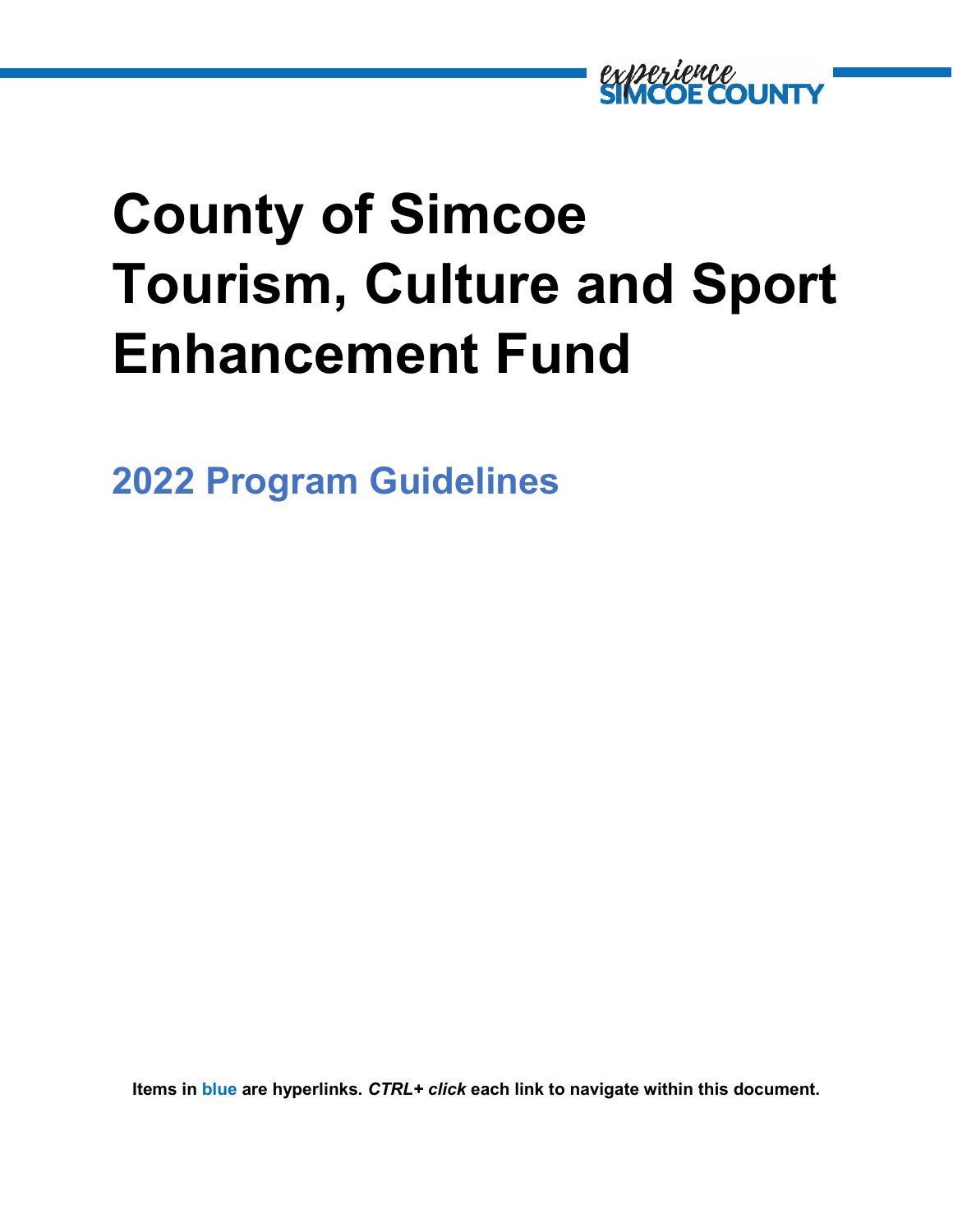

## **Contents**

| 1) |
|----|
| 2) |
|    |
|    |
|    |
|    |
|    |
|    |
|    |
|    |
|    |
|    |
|    |
|    |
|    |
|    |
|    |

### **Staff Contact**

If you require additional support with your application, contact: Brianne Dubeau at brianne.dubeau@simcoe.ca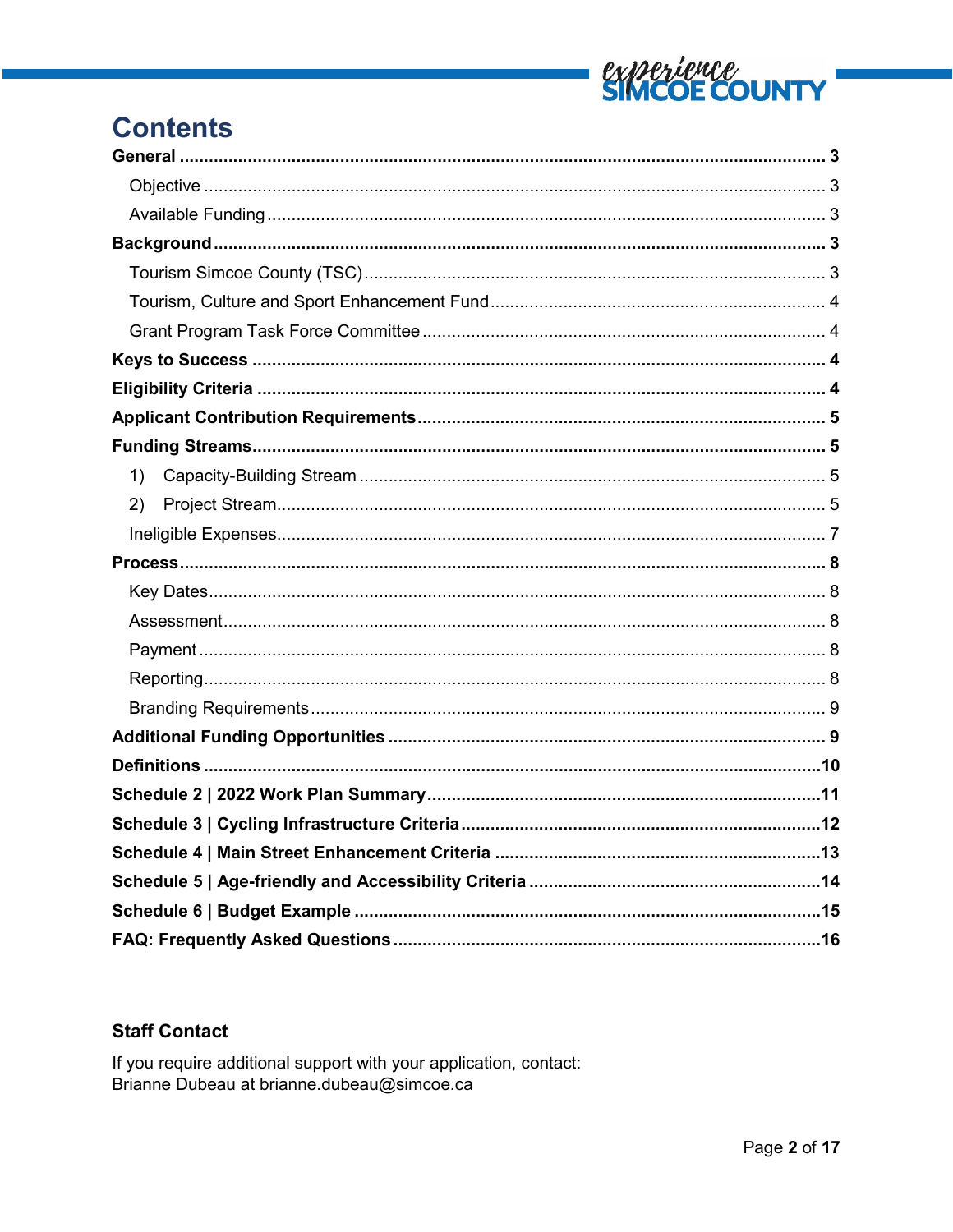### <span id="page-2-0"></span>**General**

### <span id="page-2-1"></span>**Objective**

The objective of the County of Simcoe Tourism, Culture and Sport Enhancement Fund is to support and enhance tourism, culture and sport in Simcoe County through:

- Investing in initiatives that promote awareness, access, participation and appreciation of the diverse tourism, culture and sport offerings within the County of Simcoe;
- Encouraging industry collaboration and partnerships;
- Enhancing the visitor experience by supporting innovative and accessible programming;
- Building organizational capacity in tourism, culture and sport organizations; and
- Contributing to the County of Simcoe's overall economic health and sense of place.

This year's program will focus on project enhancements. The applicant will need to demonstrate that the initiative is sustainable without funding, but that funding will enhance the initiative.

For the purpose of this document, "enhancement" is defined as an element that will increase or improve the exposure, reach, value, quality, desirability, or attractiveness of the initiative.

### <span id="page-2-2"></span>**Available Funding**

The funding envelope for the 2022 program is \$300,000.

Applicant organizations may submit one or multiple applications, with a combined maximum financial request of \$20,000. There is no minimum financial request amount.

### <span id="page-2-3"></span>**Background**

### <span id="page-2-4"></span>**Tourism Simcoe County (TSC)**

Our mission is to promote Simcoe County as a first-class destination by further developing the tourism industry and community partnerships, and to provide tourism leadership. To accomplish this mission, Tourism Simcoe County focuses on four pillars.

#### 1. **Product and Experience Development**

Develop or enhance destination-based assets that align with the Tourism Simcoe County brand experience.

2. **Marketing**

Increase awareness of Simcoe County assets, attractions, and experiences; and stimulate visitor spending.

#### 3. **Workforce Development**

Provide strategic industry professional development and training opportunities.

#### 4. **Investment Attraction**

Maximize the economic return on public and private investments in Simcoe County and enhance the quality of life.

For details on TSC's 2022 work plan priorities, refer to **[Schedule 2 | 2022 Work Plan Summary](#page-10-0)**

**OUNT**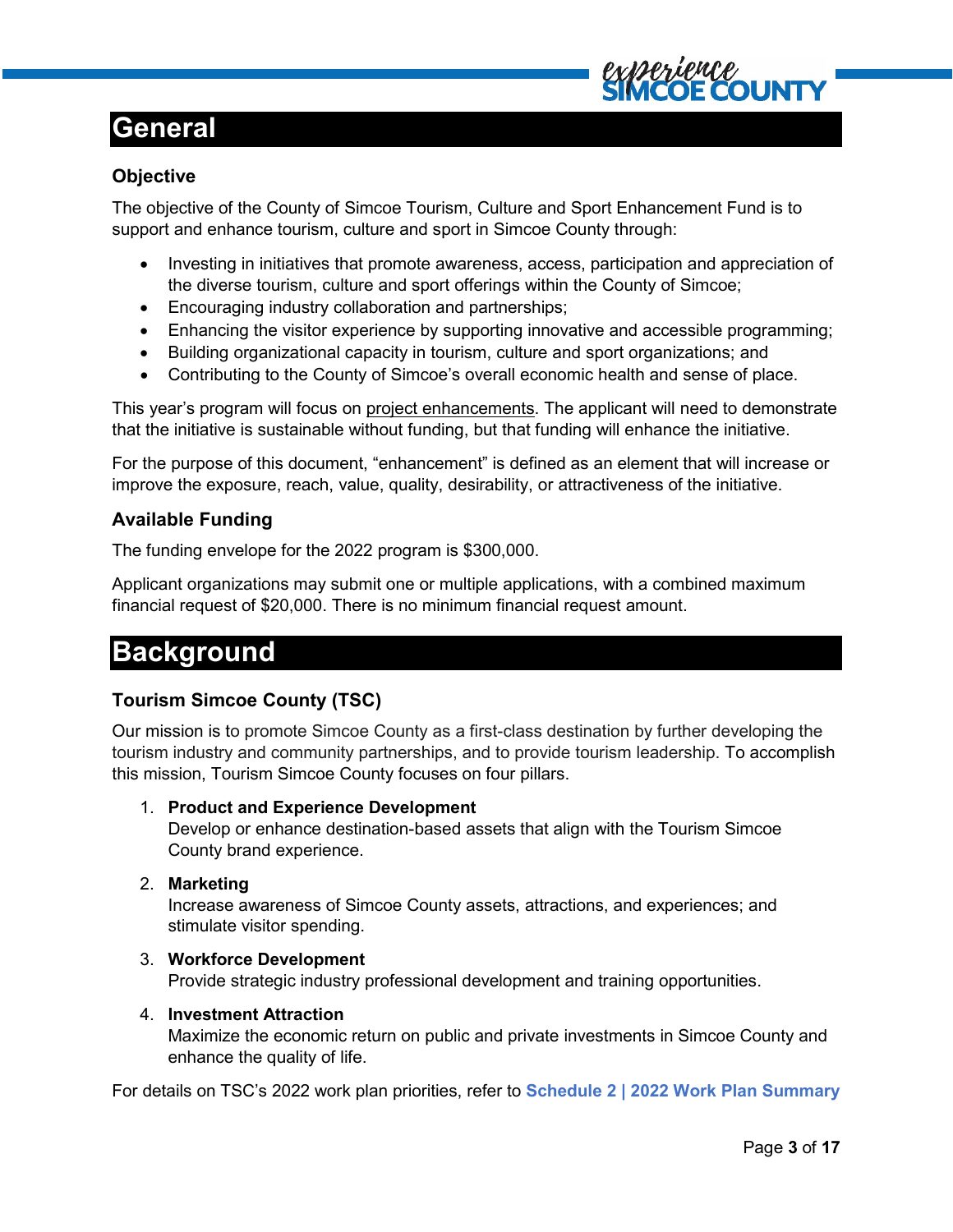

### <span id="page-3-0"></span>**Tourism, Culture and Sport Enhancement Fund**

The Tourism, Culture and Sport Enhancement Fund (previously known as the Tourism, Culture and Sport Grant) is the result of a merger between the Simcoe County Tourism Development Fund (SCTDF) and the Arts, Culture and Heritage Grant.

In 2021, the County received 104 applications requesting a total of \$628,256.64 in financial support. Council approved 89 applications, totaling \$471,396.93 in funding issued.

### <span id="page-3-1"></span>**Grant Program Task Force Committee**

The County of Simcoe Grant Program Task Force Committee will provide advice and recommendations regarding the ongoing effectiveness of the County of Simcoe Tourism, Culture and Sport Enhancement Fund and related policies.

The County of Simcoe Grant Program Task Force shall:

- a) Provide advice and recommendations regarding the County of Simcoe's Tourism, Culture and Sport Enhancement Fund program framework, including related policies, responsibilities, eligibility criteria, and intake process.
- b) Provide input on matters referred to the Task Force by County of Simcoe Council that may impact the County of Simcoe Tourism, Culture and Sport Enhancement Fund.

### <span id="page-3-2"></span>**Keys to Success**

Funding will be awarded based on several factors, including the number of eligible applications received, and available funding. During the evaluation process, preference may be given to those applications that demonstrate one or more of the following:

- Regional impact and/or regional economic benefit
- Partnerships and/or collaboration
- Product and/or experience development
- A new initiative, for which funding has not previously been awarded
- Alignment with the accessibility and age-friendly criteria outlined in **[Schedule 5](#page-13-0)** | Age[friendly and Accessibility Criteria](#page-13-0)
- Align with the Tourism Simcoe County mission, pillars, and work plan priorities as outlined in **[Background](#page-2-3)** and **Schedule 2 [| 2022 Work Plan Summary](#page-10-0)**

### <span id="page-3-3"></span>**Eligibility Criteria**

#### **ELIGIBLE APPLICANTS INELIGIBLE APPLICANTS**  $\checkmark$  Not-for-profit organizations in Simcoe **County**  $\checkmark$  Municipalities within the County of Simcoe  $\checkmark$  Applicants based within the separated cities of Barrie and Orillia -- however only applications that demonstrate direct economic benefit to businesses located in one or more of the member municipalities of the County of Simcoe will be accepted.  $\times$  Individuals  $\times$  For-profit organizations and businesses  $\times$  Political parties, initiatives and candidates  $\times$  Charitable, grant-making and fundraising organizations  $\times$  Faith-based organizations where activities require adherence to faith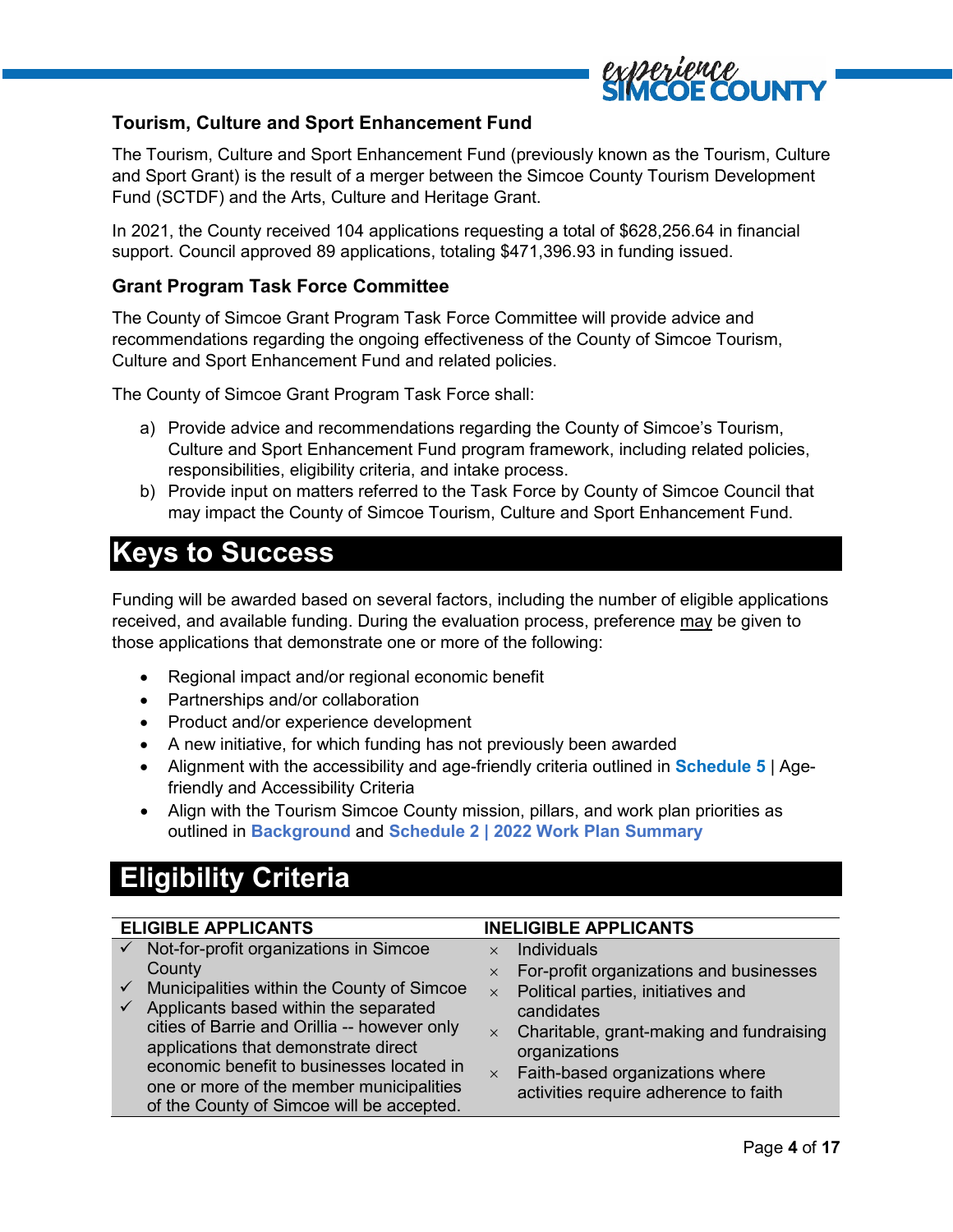### <span id="page-4-0"></span>**Applicant Contribution Requirements**

In order to assist with Covid-19 recovery, the minimum applicant contribution requirement has changed, for the 2022 program only.

Initiatives funded under the Capacity-Building stream do not require any matched funds.

Initiatives funded under the Project stream require the applicant to contribute a minimum of 20% to eligible project costs. In-kind products and services do not qualify.

Examples:

- If the applicant has \$1,000 of their own budget allocated to a project, they may request up to \$4,000 from this fund, for a total project budget of \$5,000.
- If the applicant has \$2,000 of their own budget allocated to a project, they may request up to \$8,000 from this fund, for a total project budget of \$10,000.
- If the applicant has \$5,000 or more of their own budget allocated to a project, they may request up to the maximum allocation of \$20,000, for a total project budget of \$25,000.

### <span id="page-4-1"></span>**Funding Streams**

This program offers two funding streams: Project and Capacity-Building.

### <span id="page-4-2"></span>**1) Capacity-Building Stream**

| <b>DESCRIPTION &amp; REQUIREMENTS</b>                                                                                                               | <b>ELIGIBLE EXAMPLES</b>                                                                                                                                                                                                             | <b>REQUIRED</b><br><b>SUPPORTING</b><br><b>MATERIALS</b> |
|-----------------------------------------------------------------------------------------------------------------------------------------------------|--------------------------------------------------------------------------------------------------------------------------------------------------------------------------------------------------------------------------------------|----------------------------------------------------------|
| <b>Capacity-Building Activities</b><br>Funding to support the organization's<br>internal development needs and to build<br>organizational capacity. | Branding planning exercises<br>Strategic planning exercises<br>Feasibility studies<br>$\bullet$<br>Staff or volunteer training<br>Board development activities<br>Application for registered not-<br>for-profit or charitable status | Quote<br>$\checkmark$                                    |

### <span id="page-4-3"></span>**2) Project Stream**

On one application, the applicant may submit for funds to enhance any project costs that fall within the eligible categories outlined in the following chart. Ensure you consult the list of **[Ineligible Expenses](#page-6-0)** before submitting your application.

*NOTE: A star\* indicates categories that may be eligible for additional funding from Regional Tourism Organization 7 (RTO7). Refer to* **[Additional Funding Opportunities](#page-8-1)** *for details.*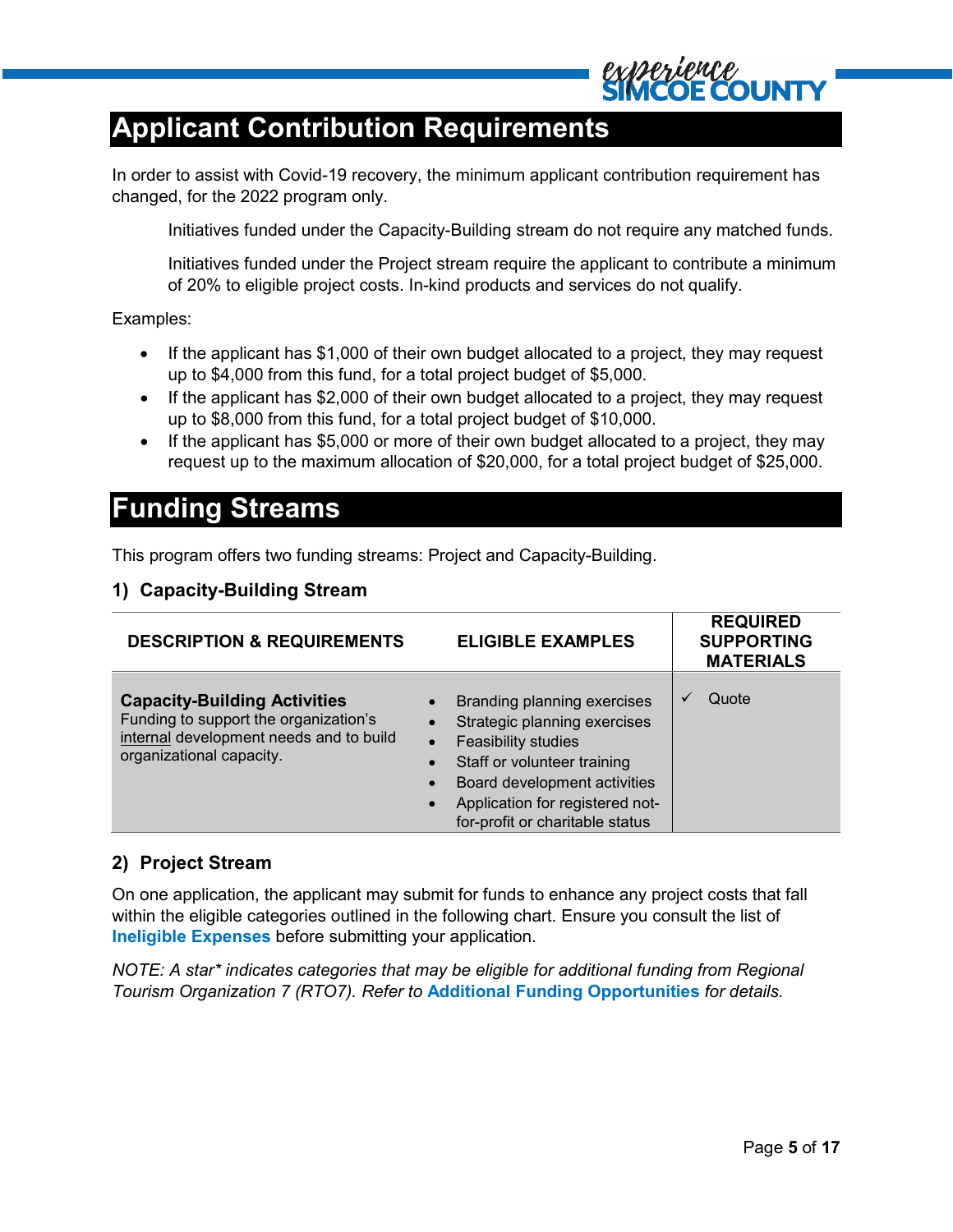|                                                                                                                                                                                                                                                                | COUN                                                                                                                                                                                     |                                                                                                           |  |
|----------------------------------------------------------------------------------------------------------------------------------------------------------------------------------------------------------------------------------------------------------------|------------------------------------------------------------------------------------------------------------------------------------------------------------------------------------------|-----------------------------------------------------------------------------------------------------------|--|
| <b>DESCRIPTION &amp; REQUIREMENTS</b>                                                                                                                                                                                                                          | <b>ELIGIBLE EXAMPLES</b>                                                                                                                                                                 | <b>REQUIRED</b><br><b>SUPPORTING</b><br><b>MATERIALS</b>                                                  |  |
| <b>Cycling Infrastructure</b><br>Funding towards the fabrication and<br>installation of cycling infrastructure,<br>adhering to Cycle Simcoe design<br>specifications and branding.<br>For details, see Schedule 3   Cycling                                    | <b>Bike racks</b><br><b>Bike repair stations</b>                                                                                                                                         |                                                                                                           |  |
| <b>Infrastructure Criteria</b>                                                                                                                                                                                                                                 |                                                                                                                                                                                          |                                                                                                           |  |
| <b>Festival &amp; Event Enhancement*</b><br>Funding to enhance festivals and events,<br>whether in-person or virtual.<br>NOTE: Events which are approved for<br>funding will not receive additional<br>sponsorship.                                            | Increased marketing<br>٠<br>Enhancing quality of<br>$\bullet$<br>entertainment<br>Addition or expansion<br>of programming<br><b>Equipment rentals</b><br>which will enhance the<br>event | Quote<br>$\checkmark$<br>Draft plan for<br>adherence to<br><b>SMDHU Covid-</b><br>19 safety<br>guidelines |  |
| <b>NEW! Main Street Enhancement</b><br>Funding towards the enhancement and<br>activation of main streets, to celebrate<br>vibrant downtowns and enhance the visitor<br>experience.<br>For details, see Schedule 4   Main Street<br><b>Enhancement Criteria</b> | Murals and public art<br><b>Cohesive business</b><br>signage<br>Temporary outdoor<br>$\bullet$<br>gatherings spaces<br>Seasonal décor and<br>planters                                    | Quote                                                                                                     |  |
| Marketing*<br>Funding for marketing campaigns, to<br>encourage visitation and participation.<br>Expenses will need to be specific and<br>itemized.                                                                                                             | Digital advertising<br>Radio or television<br>advertising<br>Print advertising<br>٠<br>Influencers<br>$\bullet$                                                                          | Quote<br>✓<br>Marketing plan<br>may be<br>requested                                                       |  |
| <b>Product &amp; Experience Development*</b><br>Funding for fees related to the research,<br>development and/or enhancement of a<br>tourism product or experience.                                                                                             | Photography or<br>$\bullet$<br>videography<br>development<br>Research-<br>$\bullet$<br>geofencing, market<br>segmentation<br><b>Consultant fees</b>                                      | Quote<br>$\checkmark$                                                                                     |  |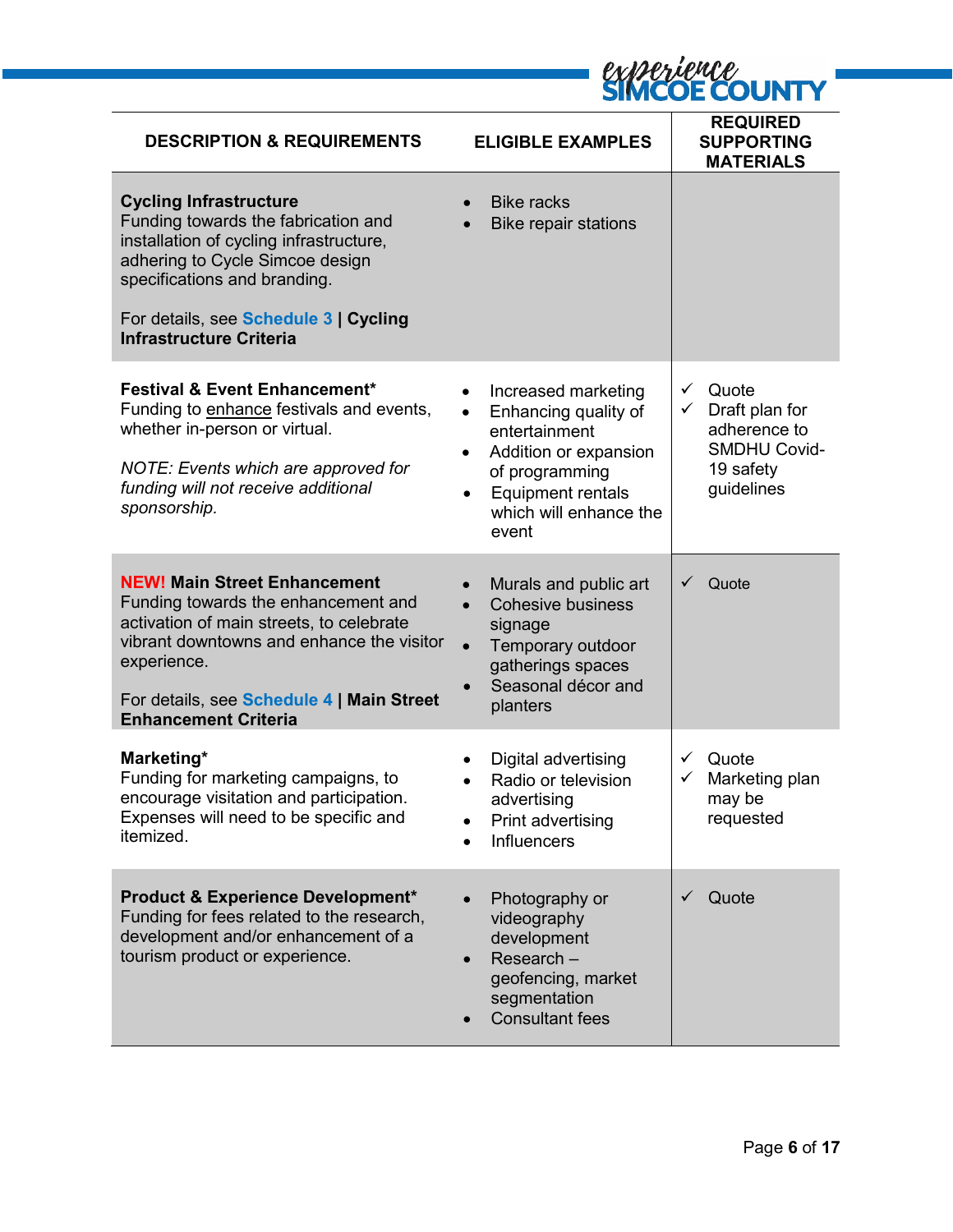|                                                                                                                                                                                                                                                                                                                    | <b>SIMCUE COUN IN</b>                                                                                                                                                                                           |                                                                                                                                                 |  |  |
|--------------------------------------------------------------------------------------------------------------------------------------------------------------------------------------------------------------------------------------------------------------------------------------------------------------------|-----------------------------------------------------------------------------------------------------------------------------------------------------------------------------------------------------------------|-------------------------------------------------------------------------------------------------------------------------------------------------|--|--|
| <b>DESCRIPTION &amp; REQUIREMENTS</b>                                                                                                                                                                                                                                                                              | <b>ELIGIBLE EXAMPLES</b>                                                                                                                                                                                        | <b>REQUIRED</b><br><b>SUPPORTING</b><br><b>MATERIALS</b>                                                                                        |  |  |
| Signage*<br>Funding towards the fabrication and<br>installation of permanent tourism oriented<br>signage, adhering to RTO7 design<br>specifications.<br>Signage projects are typically undertaken<br>by municipalities.                                                                                            | Vehicular or<br>pedestrian tourism<br>wayfinding signage<br><b>Trailhead and trail</b><br>$\bullet$<br>signage<br>Interpretive and<br>$\bullet$<br>information signage                                          | Submit an<br>✓<br>inquiry (only if<br>applying for<br>additional<br>funding from<br>RTO7)                                                       |  |  |
| <b>NEW! Sports Tourism</b><br>Funding to attract or enhance significant<br>sporting events, which attract participants<br>and/or spectators to travel to the host<br>community with the intention of being<br>involved in a sporting event, and generate<br>the potential for overnight stays in Simcoe<br>County. | Cost to bid on hosting<br>$\bullet$<br>a national sporting<br>competition<br><b>Marketing expenses</b><br>$\bullet$<br>Eligible event<br>$\bullet$<br>enhancements<br>Co-branding<br>$\bullet$<br>opportunities | Draft plan for<br>✓<br>adherence to<br>SMDHU Covid-<br>19 safety<br>guidelines<br>$\checkmark$<br>Outline of<br>projected<br>economic<br>impact |  |  |
| <b>Workforce Development</b><br>Funding to host programs to engage<br>and/or educate tourism, culture or sport<br>operators, which in turn will enhance the<br>overall visitor experience.<br>For internal training of staff or volunteers,<br>see Capacity-Building Stream instead                                | Hosting workshops or<br>webinars<br>Hosting familiarization<br>tours                                                                                                                                            | Draft plan for<br>$\checkmark$<br>adherence to<br><b>SMDHU Covid-</b><br>19 safety<br>guidelines                                                |  |  |

experience

#### **Other**

For other innovative initiatives that align with the Tourism Simcoe County work plan but do not fit within one of the categories outlined above, please contact a member of the Tourism Simcoe County staff before submitting an application.

### <span id="page-6-0"></span>**Ineligible Expenses**

- Operational expenditures and ongoing costs for running a business, product, or system. This includes salaries, pay bonuses or other pay incentives, expenses related to volunteers, travel costs, website development or improvement, annual membership or subscription fees, service fees, etc.
- Infrastructure costs inherent to the initiative, including any basic physical and organizational structures and facilities needed for the operation of a society or enterprise. For example, portable toilets at an event, interior or exterior renovations.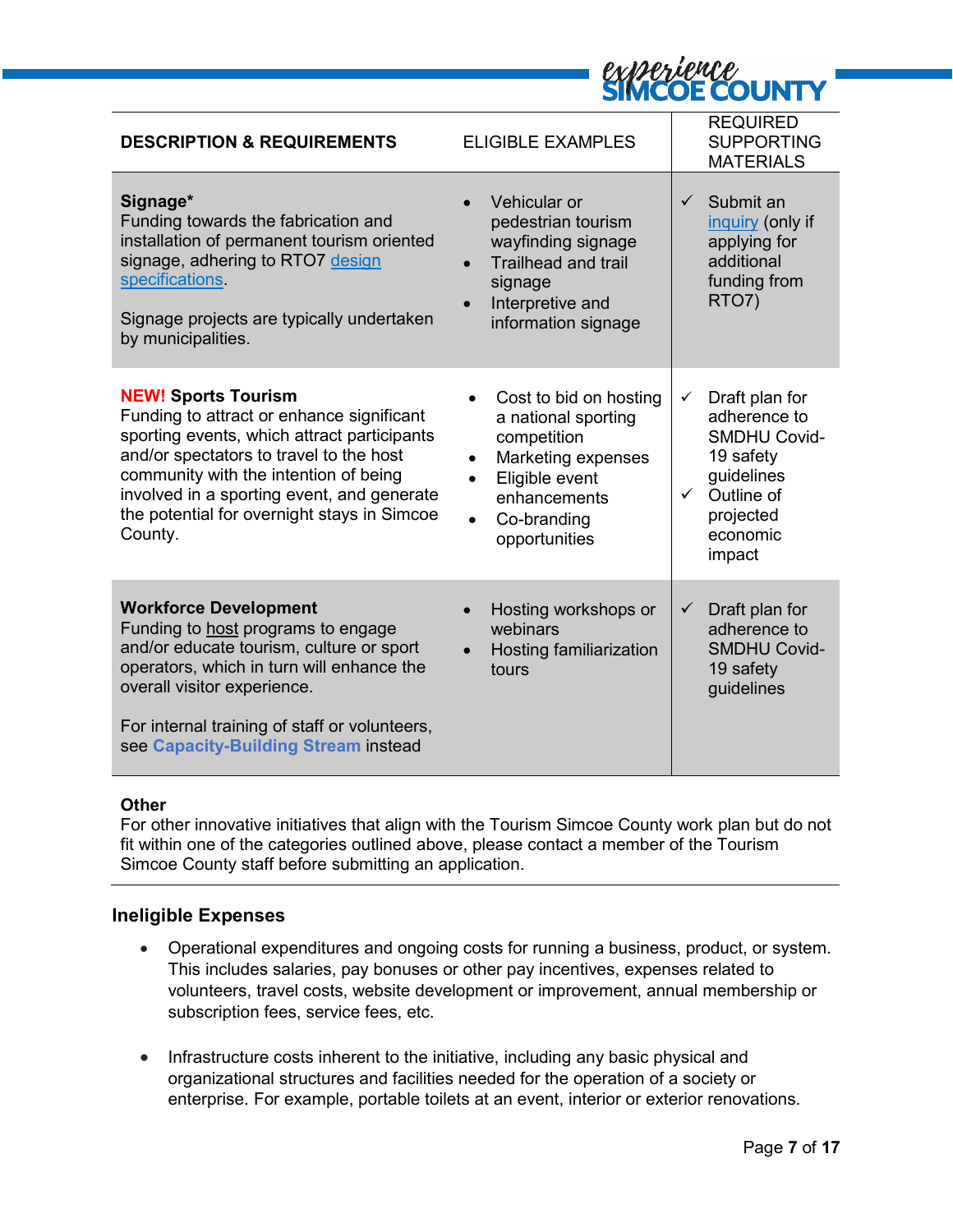

- Events that are organized primarily to raise funds and/or awareness about a specific issue, organization or cause.
- Projects or activities that were completed prior to the application deadline.
- Items that have been purchased prior to the application deadline.
- Deficit reduction of the applicant organization.
- Production or distribution of visitor guides.
- Development of destination development plans.
- Marketing which does not meet the program's **[Branding Requirements](#page-8-0)**

### <span id="page-7-0"></span>**Process**

<span id="page-7-1"></span>

| <b>Key Dates</b>               |                   |
|--------------------------------|-------------------|
| <b>Application Deadline</b>    | February 28, 2022 |
| <b>Notification of Results</b> | April 2022        |
| <b>Invoice Deadline</b>        | December 15, 2022 |
| <b>Final Report Deadline</b>   | April 15, 2023    |

*NOTE: These dates are estimated and are subject to change.*

#### <span id="page-7-2"></span>**Assessment**

- 1. Updates program guidelines are published to the Tourism Simcoe County website.
- 2. All applications received by 4:30pm on February 28, 2022 will be evaluated, by staff, using the criteria detailed in this document.
- 3. The Grant Program Task Force will review and recommend grant award amounts.
- 4. These recommendations will be presented to County Council for final approval.
- 5. All applicants will be informed of their result via email.

#### <span id="page-7-3"></span>**Payment**

Successful applicants will be required to submit banking information for direct deposit of funds, and may be required to submit additional supporting materials such as a marketing plan, or insurance certificate before funds are released.

Where funds are awarded, 90% of the funding amount will be forwarded to the applicant upon receipt of the signed Award Notice. The remaining 10% will be withheld until a completed Post Report has been received.

### <span id="page-7-4"></span>**Reporting**

It is the applicant's responsibility to submit their Post Report within 30 days of project completion and no later than April 15, 2023 (whichever comes first). In the absence of a post report, the organization will be ineligible for future funding.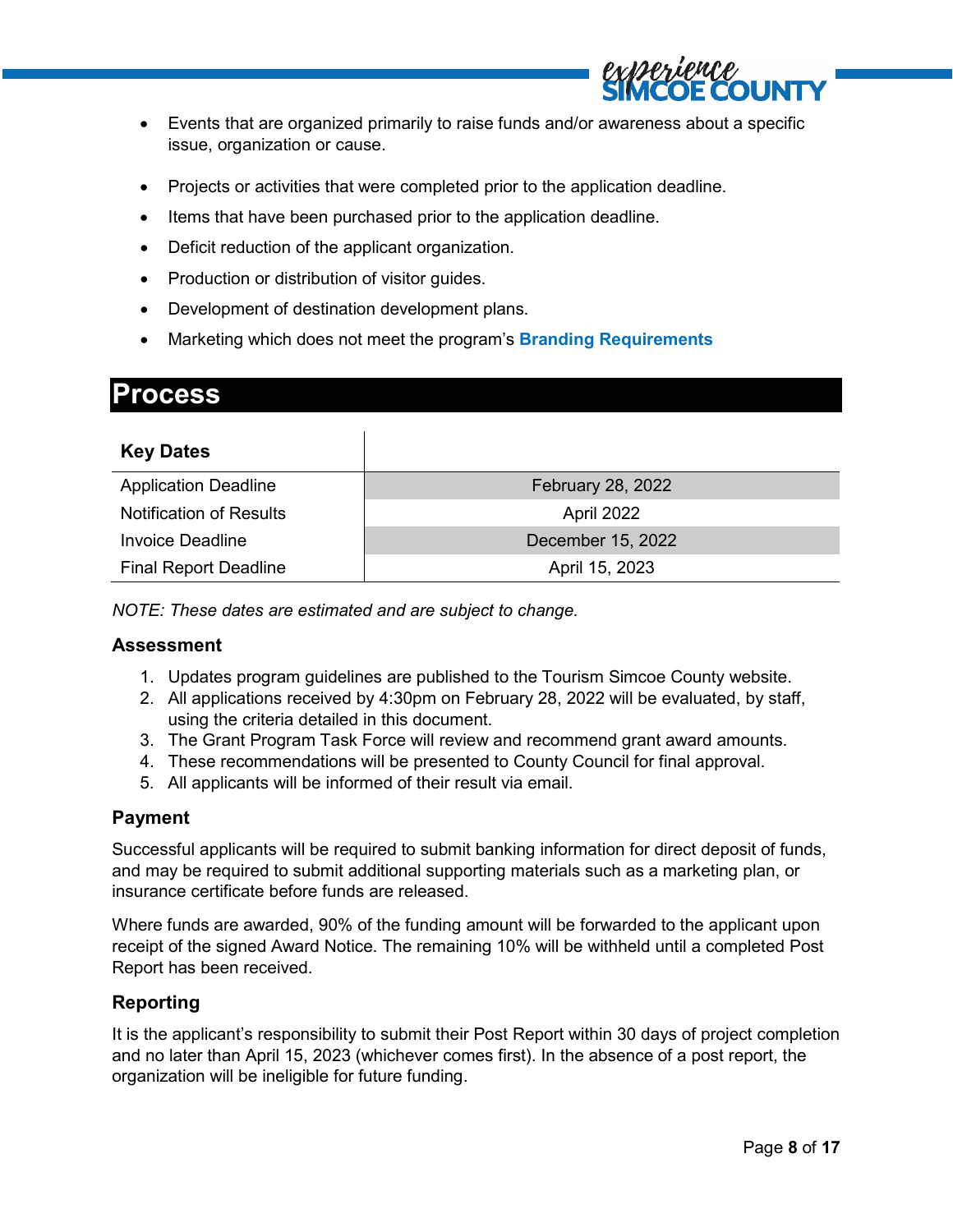

### <span id="page-8-0"></span>**Branding Requirements**

All funding recipients must adhere to the following five guidelines:

- 1. Follow *@experiencesimcoecounty* on Facebook and Instagram.
- 2. Tag *@experiencesimcoecounty* in all social media posts related to the funded initiative.
- 3. Use *#experiencesimcoecounty* on all social media posts related to the funded initiative.
- 4. Add the Tourism Simcoe County logo on the website landing page for the funded initiative, with a direct link to experience.simcoe.ca
- 5. Incorporate the Experience Simcoe County logo or tagline into ALL forms of media associated with the funded initiative, and obtain approval by a Tourism Simcoe County staff member prior to publishing. See examples below.

*NOTE: Funding will be compromised if these branding guidelines are not followed.*

| MFDIA                         | <b>EXAMPLE OF USE</b>                                                                                                                                                                                |  |  |
|-------------------------------|------------------------------------------------------------------------------------------------------------------------------------------------------------------------------------------------------|--|--|
| <b>Digital Marketing</b>      | Use #experiencesimcoecounty in organic and paid ads AND<br>Tag @experiencesimcoecounty in organic posts                                                                                              |  |  |
| <b>Print Marketing</b>        | Include the Experience Simcoe County logo OR<br>Include "another reason to visit Simcoe County"                                                                                                      |  |  |
| <b>Radio Marketing</b>        | Include "another reason to visit Simcoe County" OR<br>Include verbal mention of Tourism Simcoe County's financial support                                                                            |  |  |
| <b>Television Marketing</b>   | Include the Experience Simcoe County logo OR<br>Include "another reason to visit Simcoe County" OR<br>Include verbal mention of Tourism Simcoe County's financial support                            |  |  |
| <b>Video Development</b>      | Include the Experience Simcoe County logo                                                                                                                                                            |  |  |
| <b>Workshops and Meetings</b> | Verbal mention of Tourism Simcoe County's financial contribution at<br>an appropriate moment during the workshop or meeting AND<br>Include the Experience Simcoe County logo on supporting materials |  |  |

### <span id="page-8-1"></span>**Additional Funding Opportunities**

Tourism Simcoe County and Regional Tourism Organization 7 (RTO7) are proud partners and want to ensure that tourism operators get the best support they can get from each organization.

Before submitting your application to the Tourism, Culture and Sport Enhancement Fund, consult the following chart and speak with RTO7 staff to see whether you may be eligible for additional funding.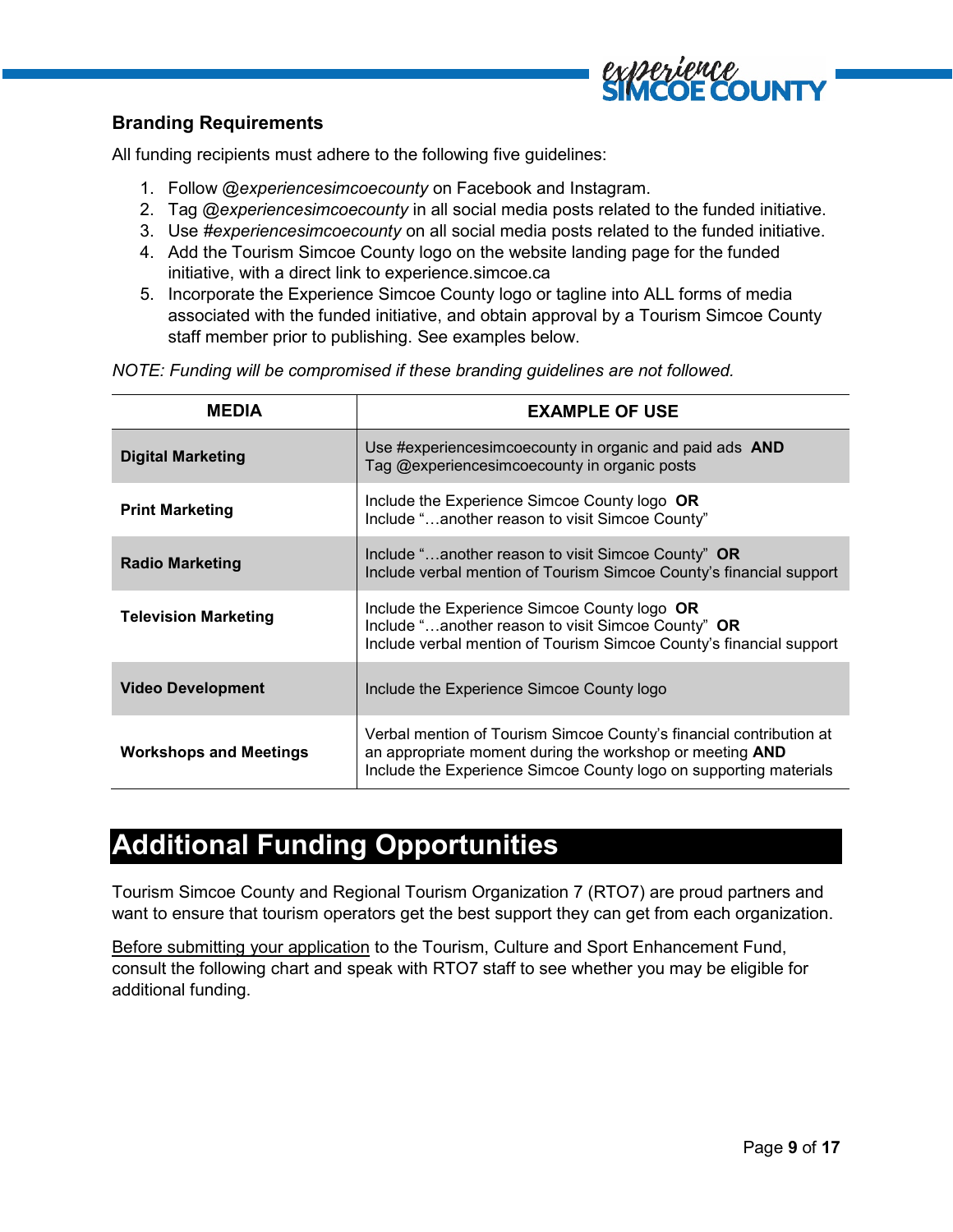

| <b>PROGRAM</b>                                                                                                                            | <b>DETAILS</b>                                                                                                                                                                                                                                                                                                                                   | <b>CONTACT</b>                                                                                                                                         |
|-------------------------------------------------------------------------------------------------------------------------------------------|--------------------------------------------------------------------------------------------------------------------------------------------------------------------------------------------------------------------------------------------------------------------------------------------------------------------------------------------------|--------------------------------------------------------------------------------------------------------------------------------------------------------|
| <b>Partnership</b><br><b>Program</b><br>Click <b>HERE</b> if you<br>are interested in<br>additional matched<br>funds for:                 | Video or imagery development<br>Video or imagery advertising<br>Tourism wayfinding signage<br>Digital marketing<br>Storytelling (influencers, bloggers)<br>Development of tourism products and<br>experiences, research, workforce<br>development, feasibility studies,<br>sustainability plans, etc.<br>French Translation of written materials | Alex Hogan<br>705-441-2931<br>ahogan@rto7.ca                                                                                                           |
| <b>Implementation</b><br><b>Programs</b><br>These programs<br>match your eligible<br>business<br>investments with<br>digital advertising. | Have you made an investment into a<br>٠<br>festival or event? Or a capital investment<br>into your tourism business - Details<br>Do you have job vacancies to promote? -<br><b>Details</b><br>Have you implemented a new<br>sustainability initiative? - Details<br>Are you developing a new tourism<br>٠<br>experience? - Details               | Kim Clarke<br>519-379-2506<br>kclarke@rto7.ca<br>Amanda Pausner<br>226-568-0242<br>apausner@rto7.ca<br>Robyn Hewitt<br>647-529-2983<br>rhewitt@rto7.ca |

### <span id="page-9-0"></span>**Definitions**

The following definitions are for the purpose of this document only and will be used during the evaluation process.

**Enhancement** - an element that will increase or improve the exposure, reach, value, quality, desirability, or attractiveness of the proposed initiative.

**Infrastructure (ineligible)** - any basic physical and organizational structures and facilities needed for the operation of a society or enterprise.

**Operational Expenditures (ineligible)** - ongoing costs for running a business, product, or system. This includes salaries, pay bonuses or other pay incentives, expenses related to volunteers, travel costs, website development or improvement, annual membership or subscription fees, service fees, etc.

**Sports Tourism** - an event that attracts participants and/or spectators to travel to the host community with the intention of being involved in a sporting event.

**Tourism –** the activities of people traveling to and staying in places outside their usual environment for leisure, business or other purposes for not more than one consecutive year.

**Tourism Operator** - a consumer-facing business or organization that has direct access to the tourism consumer and relies on that consumer for their income".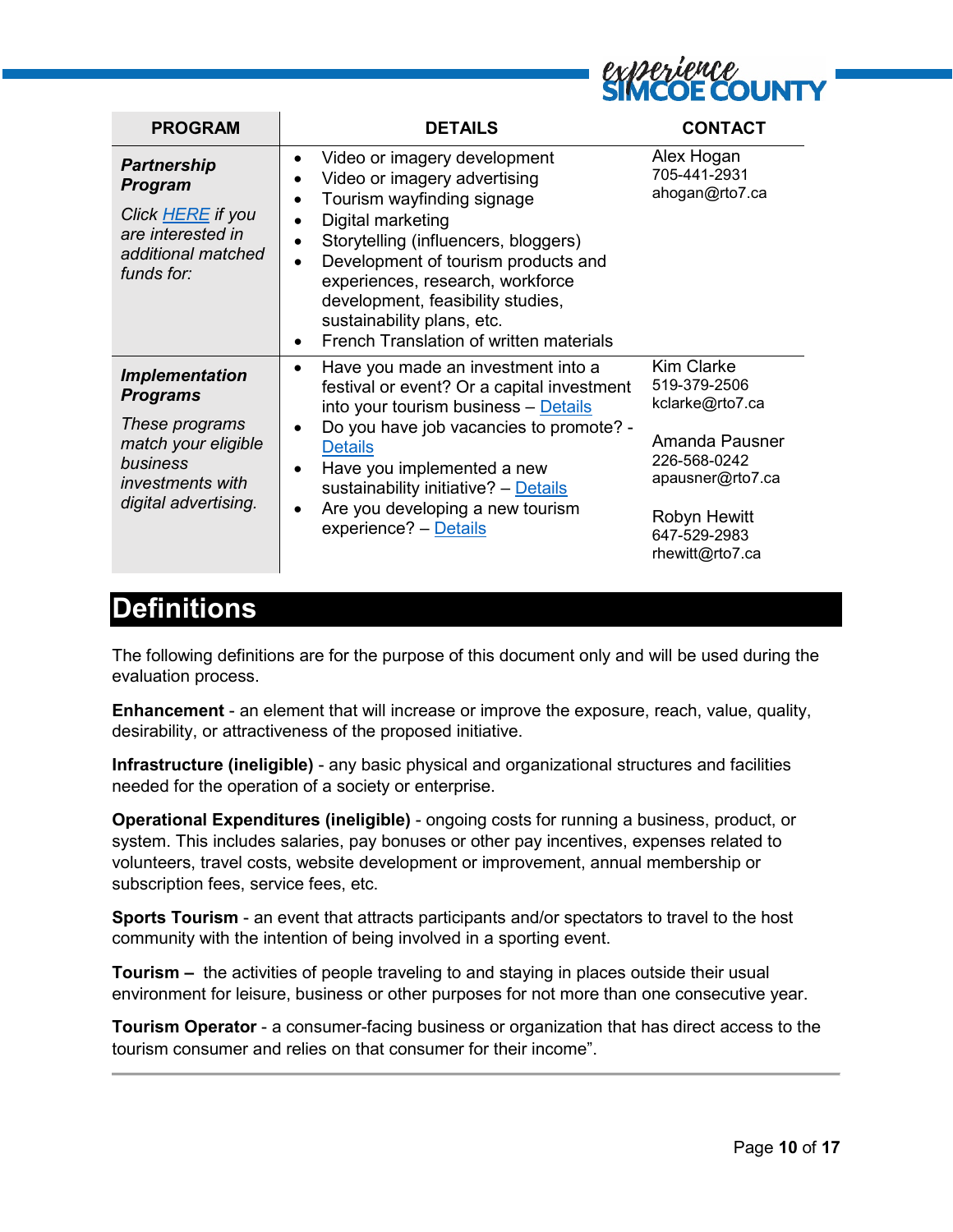### <span id="page-10-0"></span>**Schedule 2 | 2022 Work Plan Summary**

During the evaluation process, preference may be given to those applications, which demonstrate alignment with the Tourism Simcoe County's work plan priorities for 2022.

| <b>OUTDOOR RECREATION</b>   |                                                                       |  |  |  |
|-----------------------------|-----------------------------------------------------------------------|--|--|--|
| <b>Cycle Simcoe</b>         | Cycling trails and cycling-friendly routes and<br><i>itineraries.</i> |  |  |  |
| <b>Ride Simcoe County</b>   | Motorcycle-friendly routes and itineraries.                           |  |  |  |
| <b>Paddle Simcoe County</b> | Paddling routes and itineraries for canoe and kayak<br>enthusiasts.   |  |  |  |
| <b>Fish Simcoe County</b>   | Safe and sustainable fishing opportunities.                           |  |  |  |
| <b>Golf Simcoe County</b>   | Public golf courses.                                                  |  |  |  |
| <b>Simcoe County Trails</b> | Maintained trails and Simcoe County forests.                          |  |  |  |
| Winter                      | Winter activities - ski, snowshoe, snowmobile, etc.                   |  |  |  |

| <b>AGRITOURISM</b>                  |                                                                                    |
|-------------------------------------|------------------------------------------------------------------------------------|
| <b>Barn Quilts of Simcoe County</b> | Barn quilt installations, and ancillary agricultural and<br>agritourism businesses |
| <b>Made in Simcoe County</b>        | Food items and goods grown or produced in Simcoe<br>County.                        |
| <b>Bees and Honey</b>               | Routes and itineraries featuring Simcoe County<br>honey producers.                 |
| <b>All Things Maple</b>             | Routes and itineraries featuring Simcoe County<br>maple producers.                 |
| <b>NEW! On-Farm Experiences</b>     | Market-ready on-farm experiences.                                                  |

| <b>ARTS, CULTURE AND HERITAGE TOURISM</b>                                                        |                                                                                                                                                |  |  |  |
|--------------------------------------------------------------------------------------------------|------------------------------------------------------------------------------------------------------------------------------------------------|--|--|--|
| <b>Doors Open Simcoe County</b>                                                                  | Open house of heritage locations across Simcoe<br>County, as part of Doors Open Ontario.                                                       |  |  |  |
| <b>NEW! Indigenous Tourism</b>                                                                   | Indigenous tourism products or experiences, and<br>Indigenous-owned businesses.                                                                |  |  |  |
| <b>NEW! Dark Tourism</b>                                                                         | Tourism associated with death and suffering,<br>including significant gravesites, haunted locations,<br>and historic sites with a dark origin. |  |  |  |
| <b>NEW! Simcoe County Main Streets</b>                                                           | Development and revitalization of Simcoe County<br>downtowns.                                                                                  |  |  |  |
| <b>NEW! Sip Simcoe County</b><br>*a revival of the Saints and<br><b>Sinners Bootleggers' Run</b> | Development of itineraries surrounding alcohol<br>produced in Simcoe County.                                                                   |  |  |  |
| <b>NEW! Public Art Partnerships</b>                                                              | Support of public art installations in non-conventional<br>locations, such as on trails.                                                       |  |  |  |

COUNT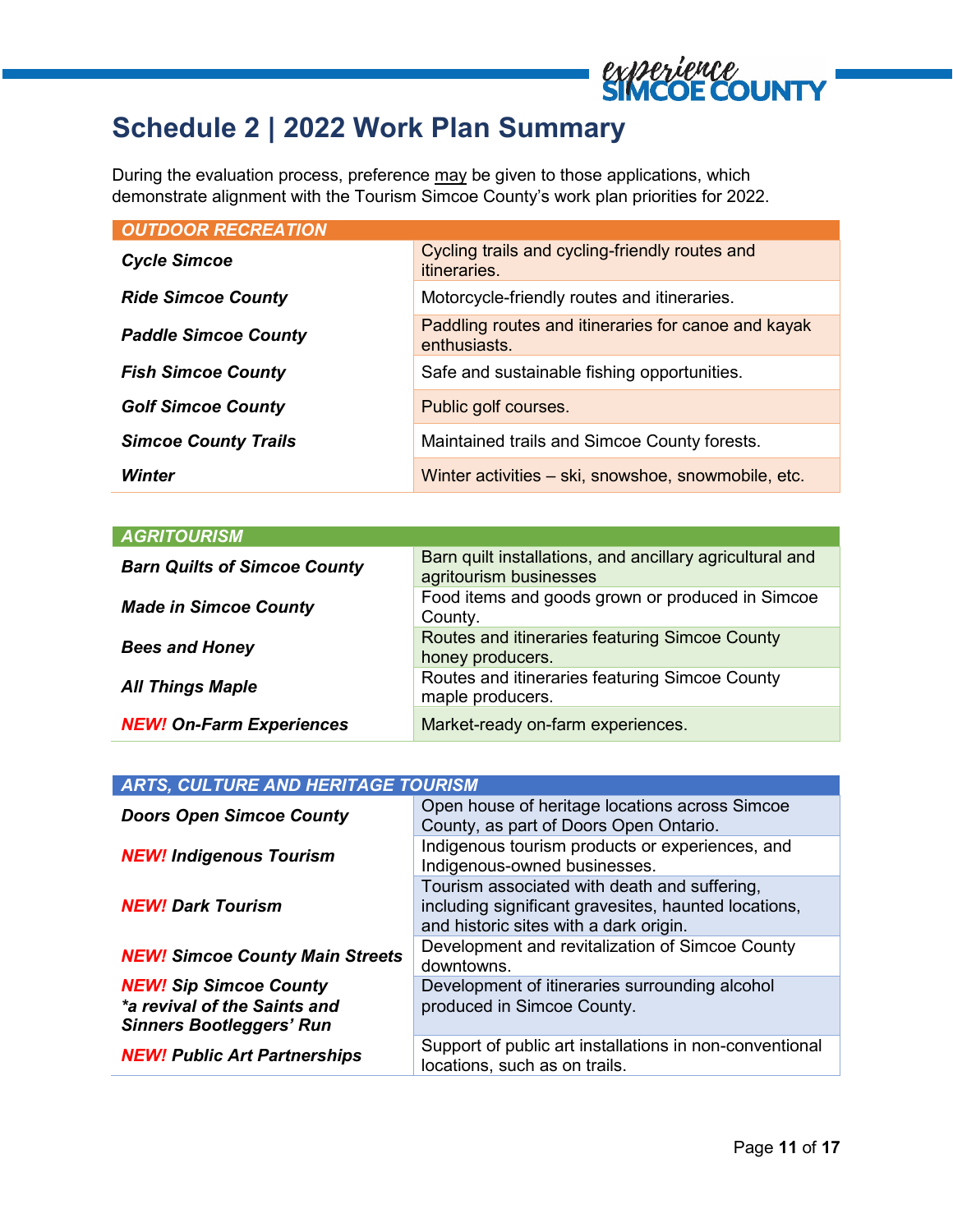### <span id="page-11-0"></span>**Schedule 3 | Cycling Infrastructure Criteria**

#### **Purpose**

Tourism Simcoe County promotes Simcoe County as a first- class destination with the goal of encouraging visitors to stay longer and spend more while here. By adding bike racks and repair stations along trails and at cycling-friendly businesses, we continue to develop Simcoe County as a cycling destination of choice.

### **Objectives**

- 1. Increase visitation from cyclists to Simcoe County
- 2. Enhance the visitor experience

#### **Eligible Expenses**

**Bike racks** \$567.00 for 5-bike Z rack \$870 for 8-bike Z rack Installation not included. Prices are subject to change based on quantity

Orders are placed via Blue Imp www.blueimp.com

**Repair Stations** \$2,200.00 each Features: station, tools and pump Installation not included.

Orders are placed by Tourism Simcoe County, via the Barrie Cycling Club

#### **\*Bike racks and repair stations must be co-branded with CycleSimcoe**





**For support with Cycling Infrastructure projects, contact Brendan Matheson at [cyclesimcoe@simcoe.ca](mailto:cyclesimcoe@simcoe.ca)**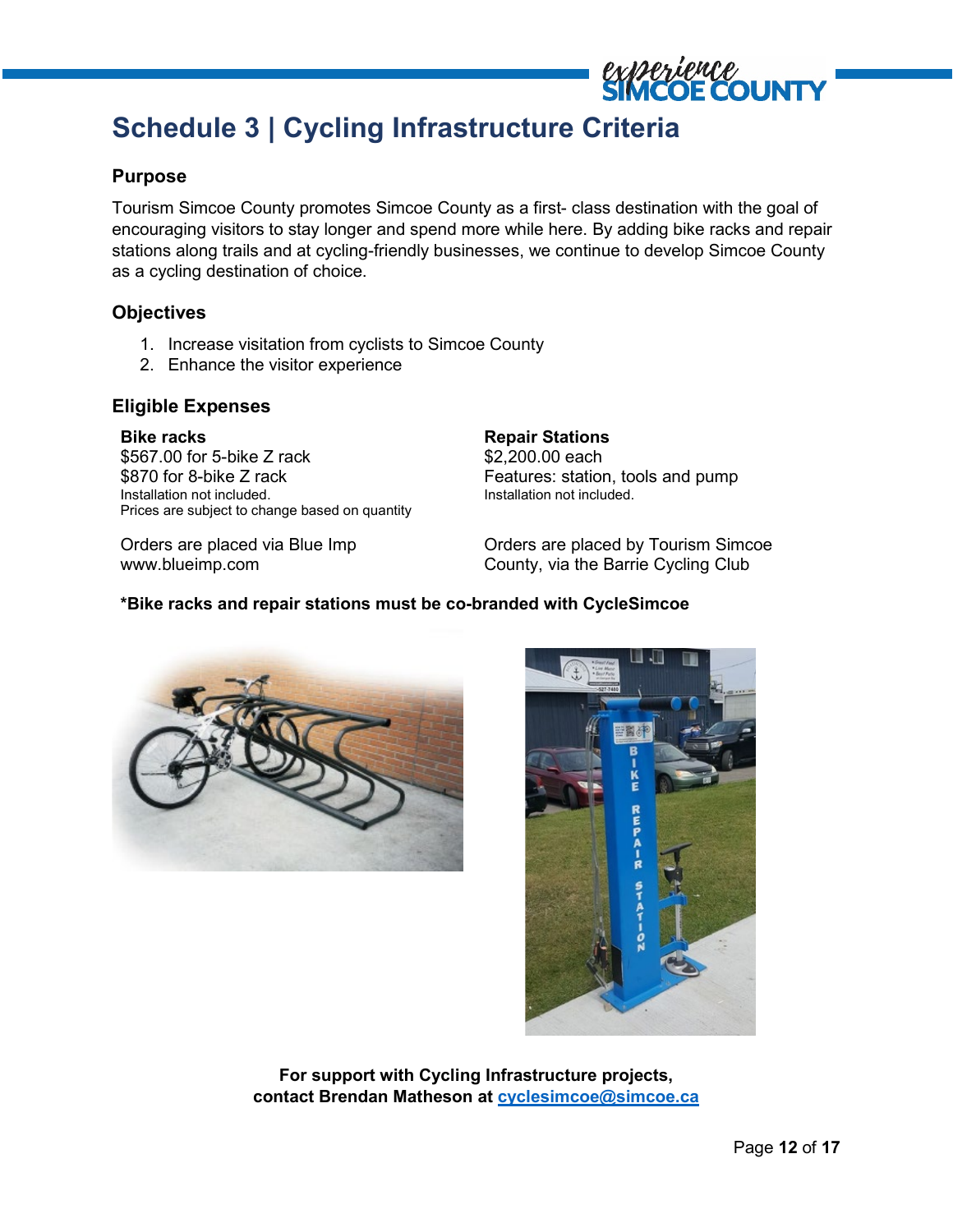### <span id="page-12-0"></span>**Schedule 4 | Main Street Enhancement Criteria**

### **Purpose**

Tourism Simcoe County promotes Simcoe County as a first- class destination with the goal of encouraging visitors to stay longer and spend more while here. By increasing Simcoe County's main street vibrancy and sense of place, visitors and residents will spend more time and money as they enjoy these refreshed spaces.

For downtown revitalization best practices, we encourage applicants to look to the Destination Development Association as subject matter experts. [Click here](https://www.rogerbrooksinternational.com/proddev-downtowns) for their video resources, including the "Top 20 Ingredients of an Outstanding Downtown".

#### **Objectives**

- 1. Revitalize and beautify the main streets of Simcoe County
- 2. Create a sense of place
- 3. Create a sense of inclusivity

### **Eligible Expenses**

*NOTE: Expenses must adhere to all applicable municipal by-laws and programs.*

- $\checkmark$  Murals and public art
- $\checkmark$  Cohesive business signage blade signage, A-frame sidewalk signage
- $\checkmark$  Temporary outdoor gatherings spaces
- $\checkmark$  Activation of vacant storefronts windows
- $\checkmark$  Wayfinding signage adhering to RTO7 specifications
- $\checkmark$  Bike racks or repair stations adhering to Cycle Simcoe specifications and branding
- $\checkmark$  Seasonal décor and planters
- $\checkmark$  Mapping
- $\checkmark$  Piped-in music to activate the main street
- $\checkmark$  Other

#### **Examples of Ineligible Expenses**

- Infrastructure, such as electrical, plumbing, paving, etc.
- Upgrades to building façade or interior renovations
- Staffing costs or volunteer-related expenses
- Creation of visitor guides

For more information on ineligible expenses, refer to **[Ineligible Expenses](#page-6-0)**

**For support on Main Street Enhancement projects, contact Ruth Sawyer at [ruth.sawyer@simcoe.ca](mailto:ruth.sawyer@simcoe.ca)**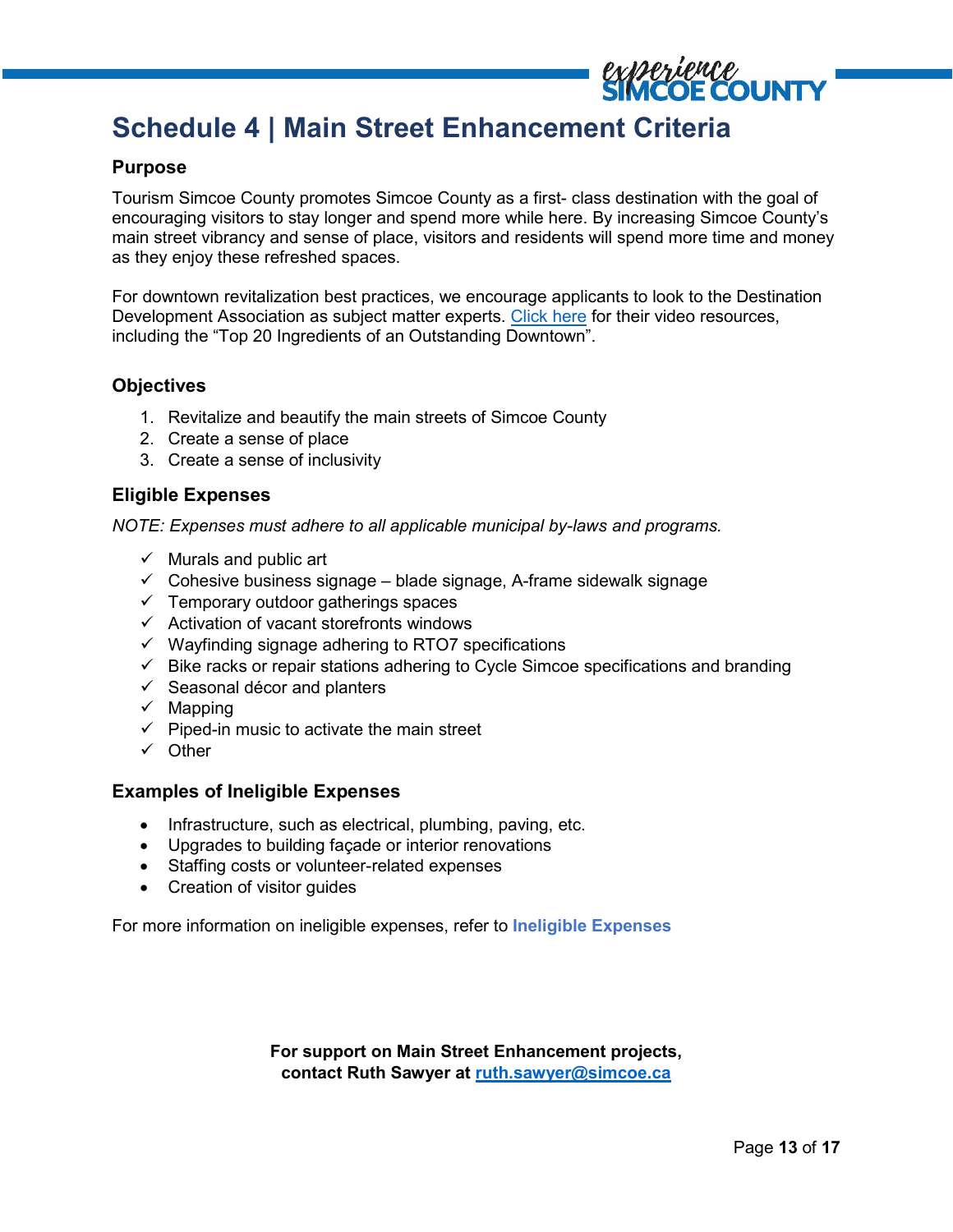### <span id="page-13-0"></span>**Schedule 5 | Age-friendly and Accessibility Criteria**

The County of Simcoe endeavours to identify, remove and prevent barriers to people with disabilities to ensure that everyone has access to the County's goods, services and facilities.

We respectfully request that recipients of Simcoe County Tourism, Culture and Sport Enhancement Fund consider that their event, project or facility are designed with accessibility in mind.

The following accessible features should be considered:

**Accessible parking spaces -** Placed close to venue entries and exits, accessible toilets, pay stations and lifts/ramps.

**Paths of travel -** Provide wide, even, slip-resistant paths, without steps or barriers.

**Stages and seating -** Provide a ramp for your stage, and ensure it is visible for someone watching from accessible seating or from a wheelchair.

**Food Services and Public Eating Areas -** Design food areas so that someone who needs mobility support can easily navigate them. Provide options for people using wheeled mobility devices.

**Washrooms and Temporary Toilets -** Provide accessible toilets or washrooms at level ground level, away from crowds and sound systems.

**Rest Areas and Weather Shelters -** Offer quiet areas and shelter from wind, rain, sun, etc.

**Signage -** Provide high-contrast signs in high and low positions, and make sure signs use sans serif fonts that are readable in all light conditions

**Support Staff –** Are permitted wherever the person they support goes. Post admission fees in the same place where general admission information is found.

**Service Animals –** Are permitted to accompany a person with a disability to all areas available to the public.

**Training Staff and Volunteers -** Train staff and volunteers on your accessibility features.

**Promote Accessibility Features** - Inform people about your accessibility features in the same places that you promote your event or project.

**Ask for Feedback -** Collect feedback before, during and after the event/project.

See the [Accessibility for Ontarians with Disabilities Act](https://www.ontario.ca/laws/statute/05a11) (AODA) for more information, or reference the [Festival & Events Accessibility Guide](https://accessibilitycanada.ca/wp-content/uploads/2016/06/Festivals-and-Events-Guide-EN.pdf) when planning your event.

See additional resource: [CNIB Clear print Accessibility Guidelines](https://cnib.ca/sites/default/files/2018-07/CNIB%20Clear%20Print%20Guide.pdf)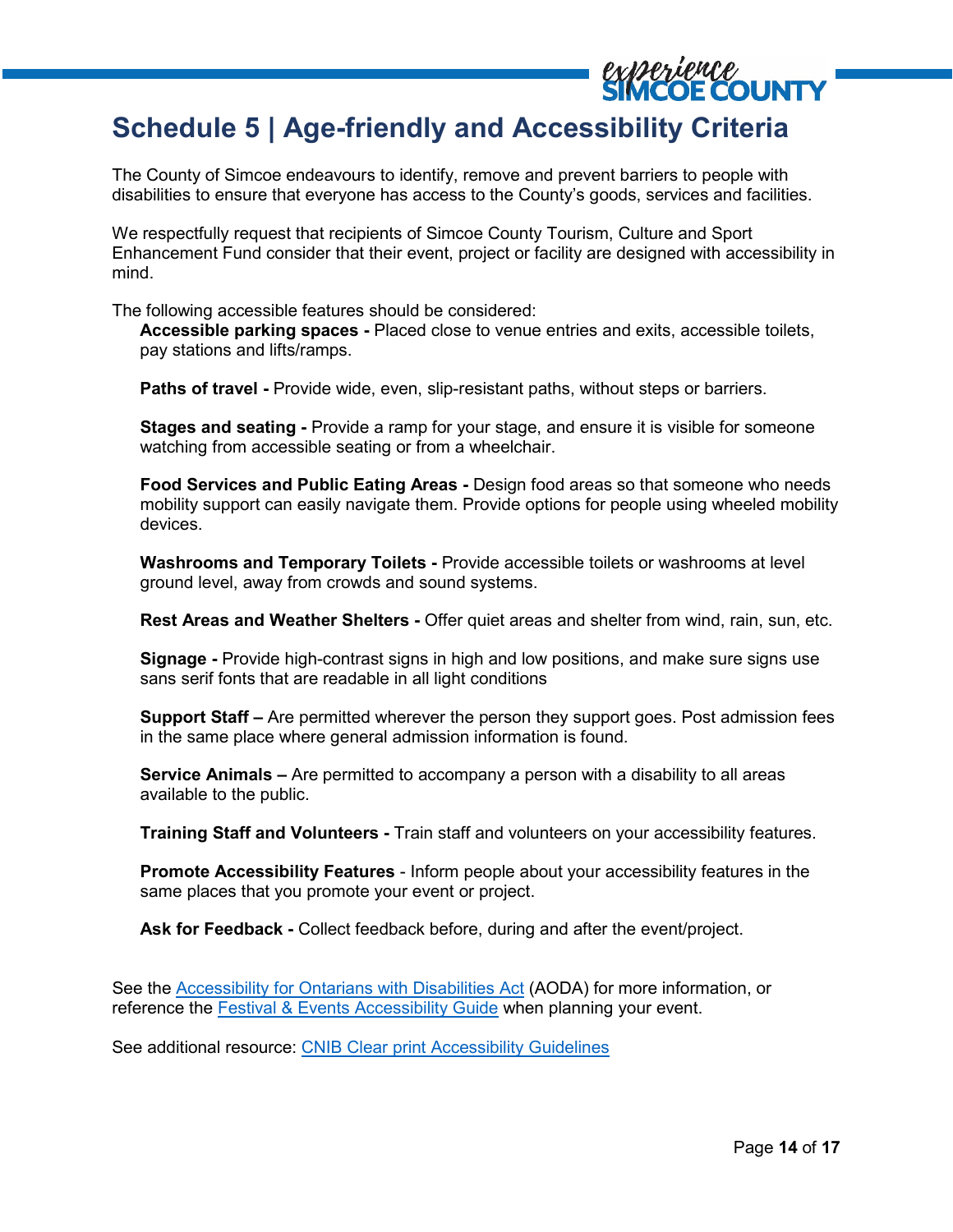

### <span id="page-14-0"></span>**Schedule 6 | Budget Clarifications**

Each applicant is required to submit:

- $\checkmark$  A budget, outlining ALL anticipated revenue and expenses for the proposed initiative. This can be in any format already in use by the applicant.
- $\checkmark$  The budget template included in the Application. The figures below serve as an example of what the budget template should look like once complete.

| <b>REVENUE SOURCES</b>          | <b>AMOUNT</b>                | <b>NOTES-if applicable</b>                        |
|---------------------------------|------------------------------|---------------------------------------------------|
| <b>Township of Clearview</b>    | \$1,000.00                   | Event sponsorship                                 |
| Patterson & Sons Plumbing Co.   | \$2,000.00                   | Event sponsorship                                 |
| Regional Tourism Organization 7 | \$5,000.00                   | Unconfirmed until funding details<br>are released |
|                                 | <b>TOTAL:</b> $\$\,8,000.00$ |                                                   |

| <b>EXPENSES</b>                          | <b>Budget without</b><br><b>County funds</b><br>(Applicant<br>contribution) | + County<br>funding<br>request | $= Total$<br>enhanced<br>budget | <b>RATIONALE</b>                                              |
|------------------------------------------|-----------------------------------------------------------------------------|--------------------------------|---------------------------------|---------------------------------------------------------------|
| Digital advertising<br>(Facebook ads)    | 200.00<br>\$                                                                | \$800.00                       | 1,000.00<br>\$                  | Increases campaign<br>length from 1 week<br>to $4$            |
| Influencer<br>(@BlogTO)                  | 300.00<br>\$                                                                | 1,200.00<br>S                  | 1,500.00<br>\$                  | Allows for higher<br>profile influencer,<br>with larger reach |
| Photography<br>(Kevin Haire Photography) | \$400.00                                                                    | 1,600.00<br>S                  | \$2,000.00                      | Allows for two days<br>of shooting instead<br>of 1            |
| Entertainment (unknown)                  | 1,100.00<br>\$                                                              | \$4,400.00                     | 5,500.00<br>\$                  | Allows for higher<br>profile headliner,<br>with larger reach  |
|                                          | <b>TOTALS:</b> $\$\,3,200.00$                                               | 12,800.00<br>\$                | \$<br>16,000.00                 |                                                               |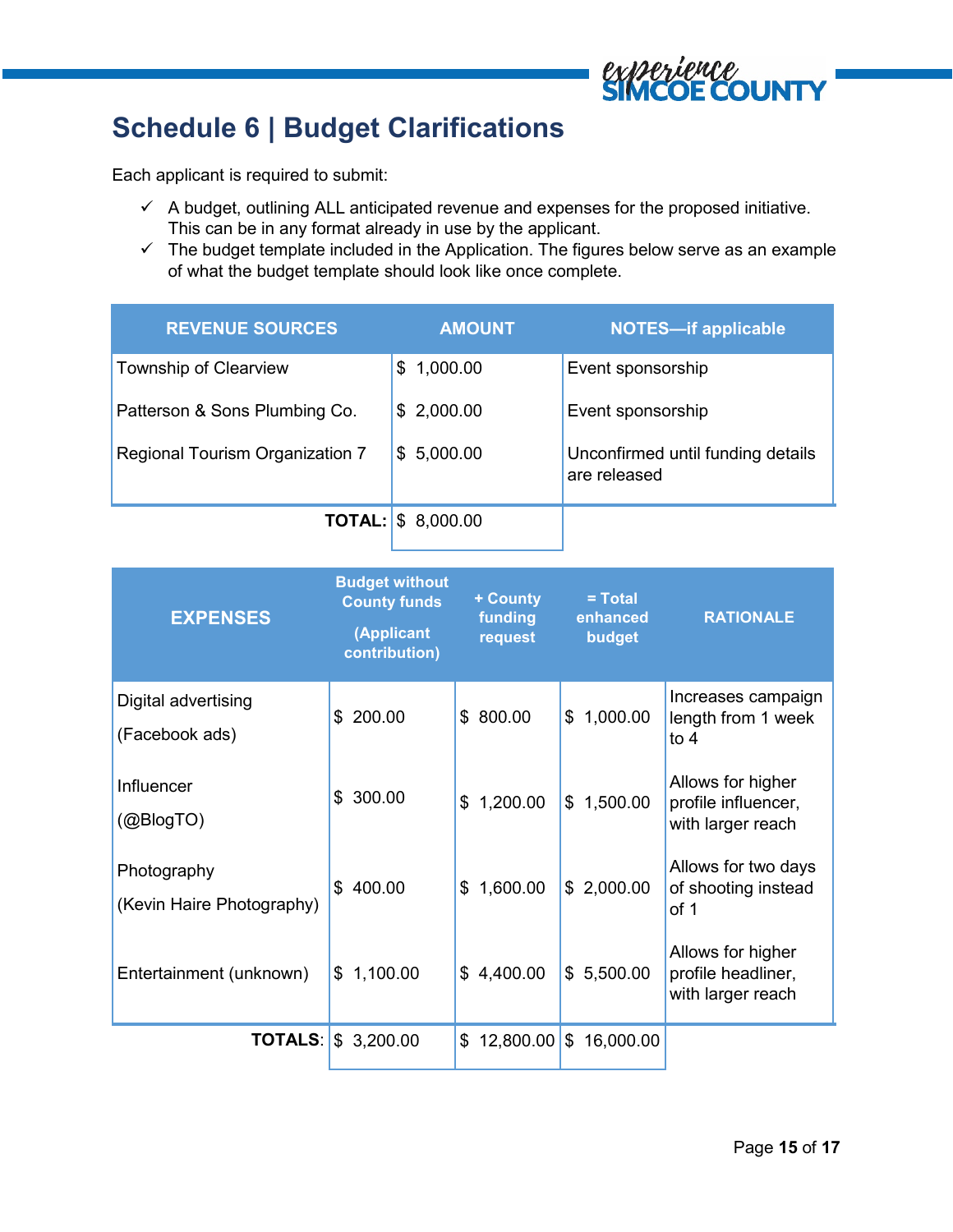

### <span id="page-15-0"></span>**FAQ: Frequently Asked Questions**

*Tourism Simcoe County staff are more than happy to answer any questions you may have about the program guidelines and application process, but first, take a read through this document in case your question is one of these Frequently Asked Questions.*

#### **Q: What is the Tourism, Culture and Sport Enhancement Fund?**

A: This program provides matched funds to enhance the tourism experience, cultural landscape and sporting events in Simcoe County. This program does not provide funding for infrastructure or operational expenses.

See the **[Funding Streams](#page-4-1)** for a list of eligible project costs.

#### **Q: Who is eligible to apply?**

A: This program is available to municipalities and not-for-profit organizations located in the County of Simcoe.

The County of Simcoe encompasses 16 member municipalities – Township of Adjala-Tosorontio, Town of Bradford West Gwillimbury, Township of Clearview, Town of Collingwood, Township of Essa, Town of Innisfil, Town of Midland, Town of New Tecumseth, Township of Oro-Medonte, Town of Penetanguishene, Township of Ramara, Township of Severn, Township of Springwater, Township of Tay, Township of Tiny, Town of Wasaga Beach.

| <b>TOPIC</b>                           | <b>2022 CHANGES</b>                                                                                                                                                                                                                                                                                                                                  | VS. 2021                                                                                                                                    |
|----------------------------------------|------------------------------------------------------------------------------------------------------------------------------------------------------------------------------------------------------------------------------------------------------------------------------------------------------------------------------------------------------|---------------------------------------------------------------------------------------------------------------------------------------------|
| Name change<br>and focus               | Name change to Tourism, Culture<br>and Sport Enhancement fund, to<br>stress the focus on project<br>enhancements.<br>ie. The applicant needs to show<br>that the initiative is sustainable<br>without funding, but that funding<br>will increase or improve the value,<br>quality, desirability, or<br>attractiveness of the proposed<br>initiative. |                                                                                                                                             |
| <b>Available funding</b>               | \$300,000 in available funding.                                                                                                                                                                                                                                                                                                                      | \$600,000 in available funding.<br>(combination of 2020 and 2021<br>funds)                                                                  |
| <b>Matched funding</b><br>requirements | The applicant is required to have a<br>20% contribution to eligible Project<br>costs. Capacity-Building activities<br>do not require matched funds, as<br>in the past.                                                                                                                                                                               | The applicant required a dollar-for-<br>dollar match for Project streams.<br>Capacity-Building activities did not<br>require matched funds. |

#### **Q: What has changed since last year?**